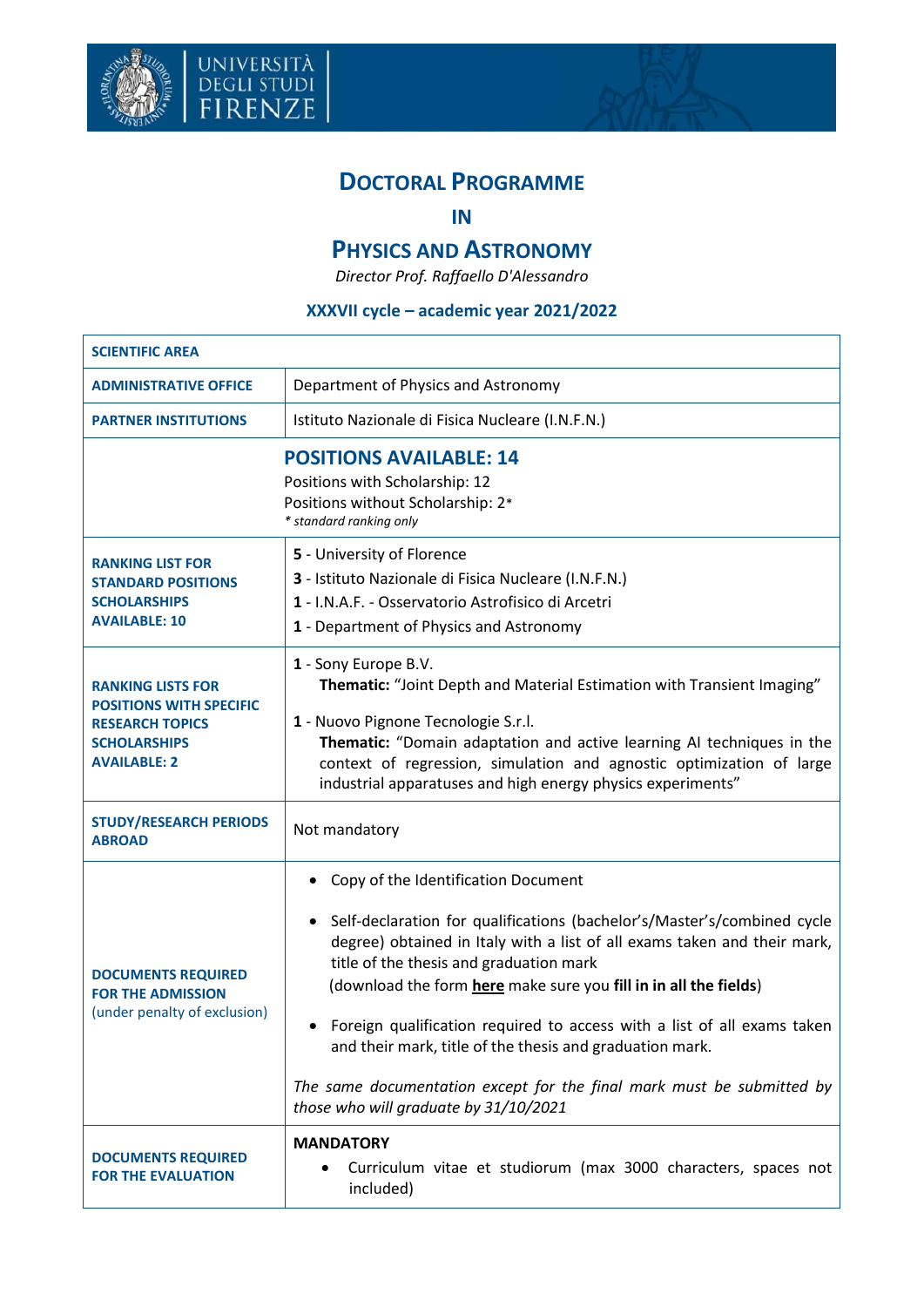|                                                                                                                                         | Research project                                                                                                                                                                                                                                                                                                                                                                                                                                                                                                    |                  |                  |  |
|-----------------------------------------------------------------------------------------------------------------------------------------|---------------------------------------------------------------------------------------------------------------------------------------------------------------------------------------------------------------------------------------------------------------------------------------------------------------------------------------------------------------------------------------------------------------------------------------------------------------------------------------------------------------------|------------------|------------------|--|
|                                                                                                                                         | <b>OPTIONAL</b><br>List of publications<br>Thesis abstract<br>Other qualification documents<br>$\bullet$                                                                                                                                                                                                                                                                                                                                                                                                            |                  |                  |  |
| <b>REFERENCE LETTERS</b>                                                                                                                | A section is provided in the online application to specify the e-mail addresses<br>of two professors/researchers willing to provide information about<br>candidates training path and activities performed within a scientific field<br>related to the Ph.D. course.                                                                                                                                                                                                                                                |                  |                  |  |
| <b>RESEARCH PROJECT</b>                                                                                                                 | The Research Project must be at most two A4 pages long. The Project may be<br>written in Italian or English and must describe a possible research activity to<br>be carried out within the three-year PhD course. The project will be<br>evaluated for its coherence with the Doctoral themes of our PhD program<br>and for its general and specific feasibility. It will also be used to ascertain the<br>candidate's aptitude for research, even if it will not necessarily constitute<br>his/her Thesis project. |                  |                  |  |
| <b>EVALUATION PROCEDURE</b>                                                                                                             | Evaluation of the curriculum, of the research project and of the<br>other qualification documents<br><b>Interview</b>                                                                                                                                                                                                                                                                                                                                                                                               |                  |                  |  |
|                                                                                                                                         | As detailed in the section below "Evaluation marks".                                                                                                                                                                                                                                                                                                                                                                                                                                                                |                  |                  |  |
| <b>OTHER LANGUAGE FOR THE</b><br><b>INTERVIEW</b>                                                                                       | English                                                                                                                                                                                                                                                                                                                                                                                                                                                                                                             |                  |                  |  |
| <b>INTERVIEW MODE</b>                                                                                                                   | <b>Remotely (videocall)</b>                                                                                                                                                                                                                                                                                                                                                                                                                                                                                         |                  |                  |  |
| <b>EVALUATION MARKS</b>                                                                                                                 | parameter                                                                                                                                                                                                                                                                                                                                                                                                                                                                                                           | minimum<br>score | maximum<br>score |  |
|                                                                                                                                         | Research project<br>Publication and other qualification                                                                                                                                                                                                                                                                                                                                                                                                                                                             | 2                | 6/120            |  |
|                                                                                                                                         | documents                                                                                                                                                                                                                                                                                                                                                                                                                                                                                                           |                  | 4/120            |  |
|                                                                                                                                         | Curriculum vitae et studiorum, and list of<br>taken exams with accompanying grades                                                                                                                                                                                                                                                                                                                                                                                                                                  |                  | 38/120           |  |
|                                                                                                                                         | Applicants who obtain a mark of at least 32/120 in the evaluation of the                                                                                                                                                                                                                                                                                                                                                                                                                                            |                  |                  |  |
|                                                                                                                                         | above parameters will be admitted to the interview<br>Interview: discussion of the research project,                                                                                                                                                                                                                                                                                                                                                                                                                |                  |                  |  |
|                                                                                                                                         | documents<br>thesis,<br>the<br>qualification<br>presented and publications                                                                                                                                                                                                                                                                                                                                                                                                                                          | 48/120           | 72/120           |  |
|                                                                                                                                         | Eligibility is achieved with a minimum score of 80/120                                                                                                                                                                                                                                                                                                                                                                                                                                                              |                  |                  |  |
| <b>THEMATICS</b>                                                                                                                        | The interview will concern the research project, the thesis work, and basic<br>physics knowledge used in the thesis.                                                                                                                                                                                                                                                                                                                                                                                                |                  |                  |  |
| Further information available at the following website page:<br>https://www.fisica.unifi.it/vp-26-dottorato-in-fisica-e-astronomia.html |                                                                                                                                                                                                                                                                                                                                                                                                                                                                                                                     |                  |                  |  |